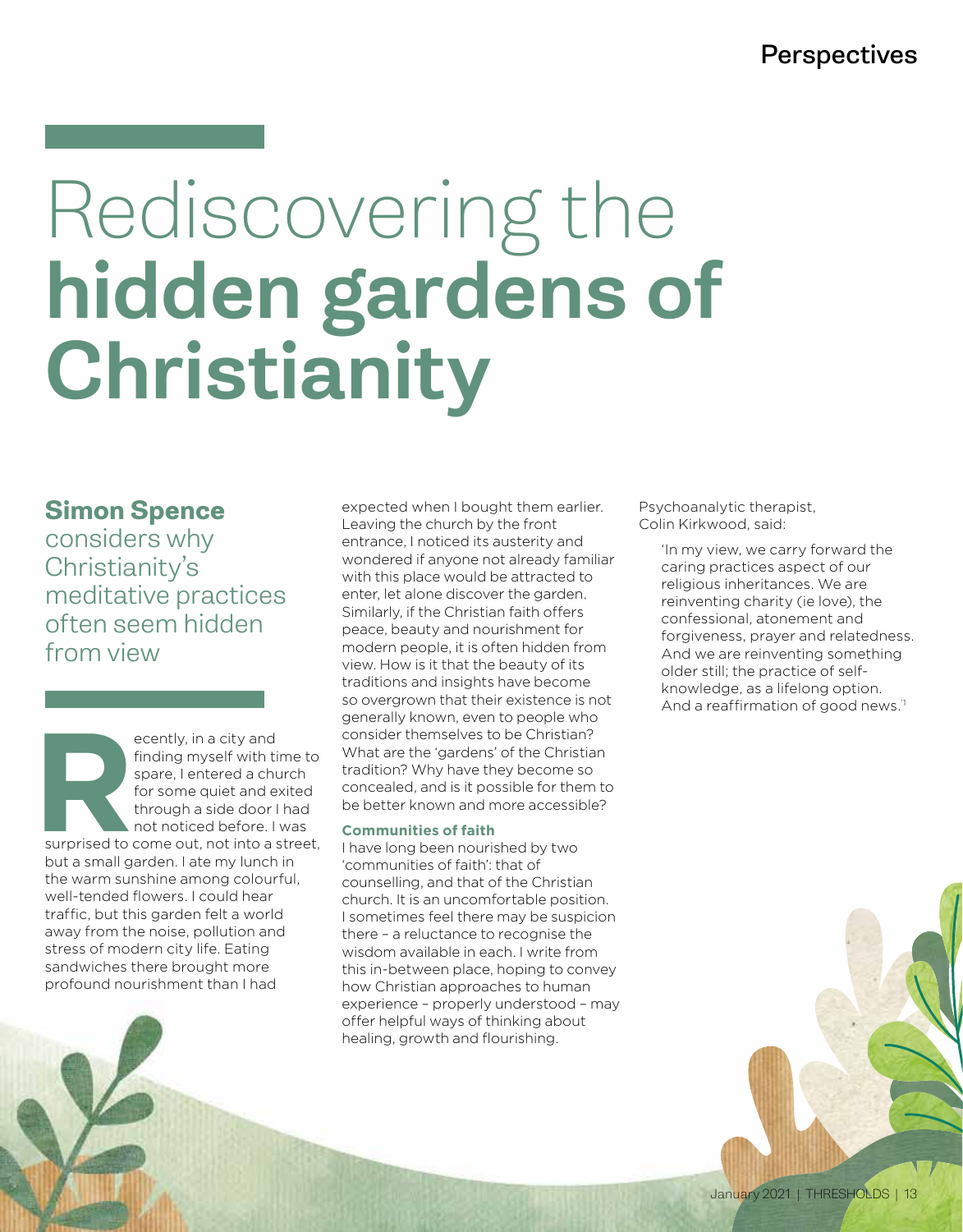## **Perspectives**

To many therapists, Christianity is not good news and is not appreciated. On the contrary, Christian churches are often viewed suspiciously as a reactionary force, keen to assert superior worldviews and undermine social change.

St Irenaeus of Lyons, bishop and theologian of the early church, wrote that '…the glory of God is a human being fully alive.<sup>2</sup> In my experience, it is rare for a thoughtful contemporary person to see Christian faith as a path towards becoming 'fully alive'. What has happened since the 2nd Century CE, when the cause of such excitement for Irenaeus has become, at least in the West, something of an irrelevance? Does Christianity have anything to offer thoughtful and reflective contemporary people looking for a deeper and fuller life?

#### **Christianity and meditation**

Generally, Christian churches have not played an active role in introducing meditation practices in the West. Mindfulness is viewed as a secular activity, good for general wellbeing and an effective response to problems such as anxiety and depression.<sup>3</sup> Mindfulness exercises are modern presentations of Buddhist practices, based on Zen, Vipassana and Tibetan meditation. Indeed, Jon Kabat-Zinn, one of the original developers of mindfulness, describes it as '…meditation as taught by the Buddha, but with the Buddhism taken out'.4

The World Community for Christian Meditation (WCCM) teaches the meditation tradition of early Christianity dating to the C4th CE. It has many similarities with Buddhist practices, and the WCCM website speaks of meditation being '…as natural to the

soul, as breathing is to the body'; a human reality expressed and practised within a specific religious tradition.<sup>5</sup> In seeking to introduce meditation in areas such as healthcare, the WCCM, like Kabat-Zinn, does not seek to proselytise, but to share its fruits.

Many would be surprised to discover that a close colleague of Kabat-Zinn, the clinical psychologist Mark Williams, is an Anglican priest and Honorary Canon of Christ Church Cathedral, Oxford. Valuable practices seem to be acceptable and appreciated by modern people when presented as secular, or even as spiritual. There is then no requirement to accept the historical and cultural 'baggage' that inhere when such practices are described as

Christianity has developed many life-giving words and practices. However, as time passes, these traditions can become mistaken for the reality they are trying to communicate, like a telescope being given the significance that was meant for the stars to which it was pointing

'religious'. As Kabat-Zinn says: 'To insist mindfulness meditation is Buddhist is like saying gravity is English because it was identified by Sir Isaac Newton.'4 Might Christianity benefit from becoming similarly less proprietorial about its ways of nourishing inner life and human growth? Writers such as Tim Stead offer mindfulness as a way

for Christians to deepen their faith.<sup>6</sup> Many Christians, especially those who sit somewhat uncomfortably in the Christian churches, may be pleasantly surprised to discover that similar practices are to be found within their own tradition.

It is as though, to enter the garden of Christianity, one must pass exams in horticulture. How different might it be if the beautiful gardens were open to all? Those who choose can learn more about gardening, and may become knowledgeable gardeners, but that is not required of all who enter. Timothy Radcliffe alludes to this radical inclusivity when he speaks of Christianity as being for '...anyone, of any faith or none, who engages with the complexity of being human, with falling in love, struggling to forgive, finding themselves in a mess, trying to make sense of their lives'.7 So how can the gates of the garden be opened wider?

## **Beyond language and traditions**

The ways in which language and tradition are used in Christianity often obscure rather than clarify meaning. Many Christian concepts and customs originated in times and cultures strikingly different to our own, and their meanings are not easily understood in a contemporary idiom, even by those professing a Christian faith. Christianity has developed many life-giving words and practices. However, as time passes, these traditions can become mistaken for the reality they are trying to communicate, like a telescope being given the significance that was meant for the stars to which it was pointing. The composer Gustav Mahler reputedly described tradition as '…tending the flame, not worshipping the ashes'. So where is the life or the flame to be found? And how can it be tended?